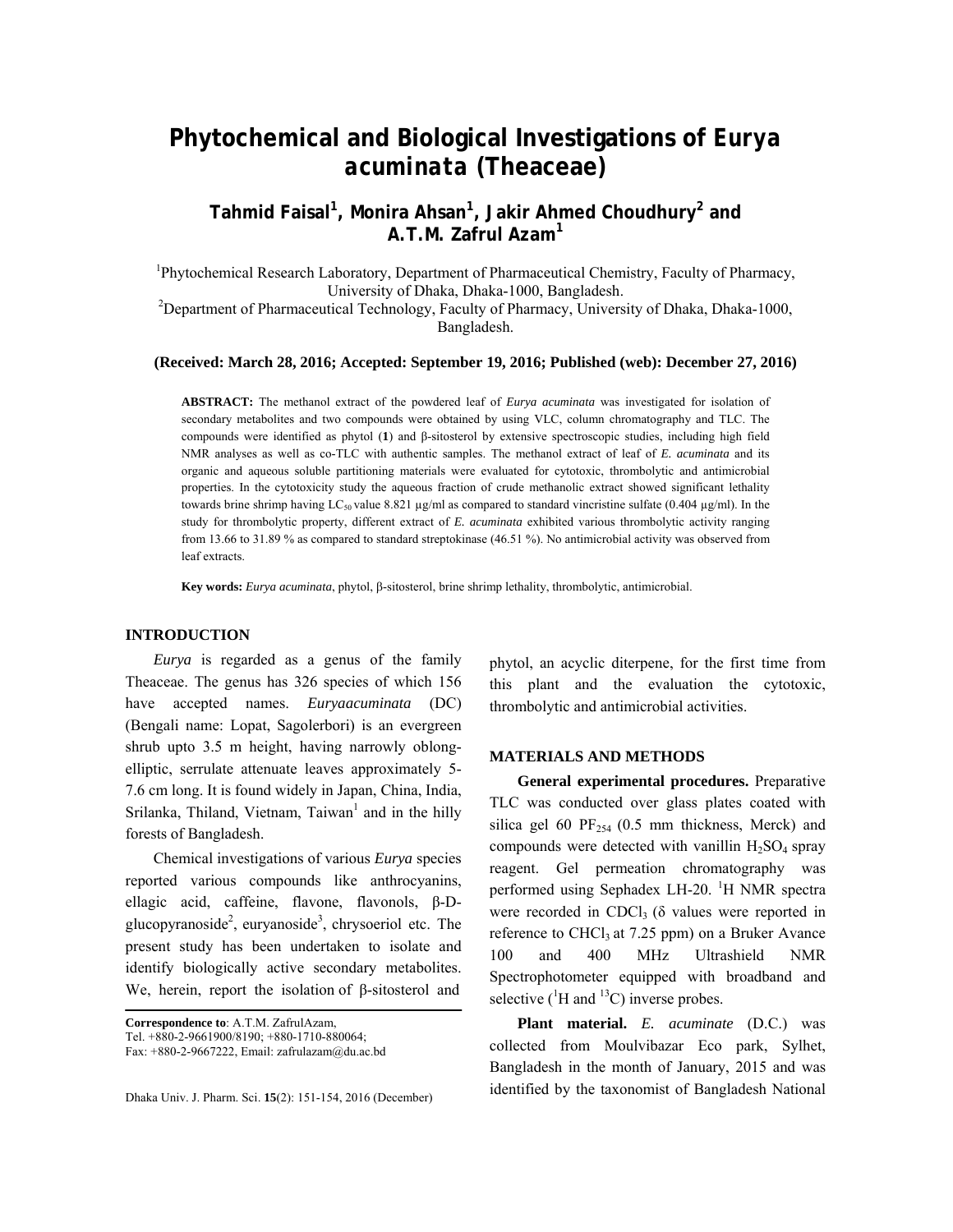Herberium, Dhaka, Bangladesh. A voucher specimen (Accession no. DACB 40862) of the plant has been deposited in National Herbarium, Mirpur, Dhaka, Bangladesh for future reference.

 **Extraction and isolation.** The powdered leaf (900 g) of *E. acuminata* was soaked in methanol (3L) for 15 days and filtered through a cotton plug followed by Whatman filter paper number 1. The extract was then concentrated with a Buchii rotary evaporator. An aliquot of the crude methanolic extract (32.5 g) was fractionated by vacuum liquid chromatographic (VLC) technique using silica gel 60H and petroleum ether, petroleum etherdichloromethane, dichloromethane-ethyl acetate, ethyl acetate, ethyl acetate-methanol and methanol in increasing order of polarity. This provided 32 VLC fractions. Following TLC screening of fractions of VLC, fractions 7-11 and 16 were subjected to column chromatography over lipophilic Sephadex (LH-20) and petroleum ether-chloroform combination as mobile phase. VLC fraction 11 and column fraction 19 yielded two compounds namely phytol  $(1, R_f =$ 0.60 in ethyl acetate-toluene, 15:85) and β-sitosterol  $(R_f = 0.60$  in ethyl acetate-toluene, 15:85).

**Sample preparation for biological investigations.** Crude extract was undertaken for solvent-solvent partitioning by using the protocol designed by Kupchan<sup>4</sup> and modified by VanWagenen *et al*. 5 The crude extract of leaf (5 g) was dissolved in 10 % aqueous methanol to make the mother solution which was successively partitioned by petroleum ether, dichloromethane, chloroform in order of increasing polarity by using separating funnel.

 **Cytotoxicity by brine shrimp lethality bioassay.** In brine shrimp lethality bioassay<sup>6</sup> dimethyl sulfoxide (DMSO) was used as a solvent and negative control while vincristine sulfate (VS) served as the positive control. For cytotoxicity screening, DMSO solutions of the test samples were applied against *Artemia salina* in a 1-day *in vivo* assay. For the experiment, 4 mg of each of the test samples was dissolved in DMSO and solutions of varying concentrations (400, 200, 100, 50, 25, 12.50, 6.25, 3.125, 1.563 and 0.781 µg/ml) were obtained by serial dilution.

 **Thrombolytic property.** The thrombolytic property was assessed by standard Streptokinase (100  $\mu$ l) as positive control and water as negative control.<sup>7</sup> Aliquots (5 ml) of venous blood were drawn from healthy volunteers who were distributed in ten different pre-weighed sterile eppendorf tubes (0.5 ml/tube) and incubated at 37º C for 45 minutes. After clot formation, the serum was completely removed without disturbing the clot and each eppendorf tube having clot was again weighed to determine the clot weight (clot weight  $=$  weight of clot containing tube weight of tube alone). To each eppendorf tube containing pre-weighted clot, 100 µl aqueous solution of different extract along with the crude extract, positive and negative control were added separately to the eppendorf tubes. All the eppendorf tubes were then incubated at 37º C for 90 mins and observed for clot lysis. Then the released fluid was removed and tubes were again weighed to observe the difference in weight after clot disruption. Clot lysis was expressed as percentage:

% Clot lysis  $=$  (Weight of the lysis clot / Weight of clot before lysis)  $\times$  100 %

 *In vitro* **antimicrobial activity.** The samples were tested for antimicrobial activity by the disc diffusion method. $8$  The screening was done against 13 strains of bacteria. The results thus obtained were compared with standard antibiotic, vancomycin (30 µg/disc).

#### **RESULTS AND DISCUSSION**

 The chemical study of leaf of *E. acuminata* led to the isolation and identification of two bioactive compounds **1** (phytol), an acyclic diterperne and β**-**sitosterol.

The  ${}^{1}H$  NMR spectral data (400 MHz, CDCl<sub>3</sub>) of compound **1** demonstrated a triplet with coupling constant  $J = 6.8$  Hz at  $\delta$  5.40 indicating the presence of a monosubstituted olefinic group. Doublet at δ 4.14  $(J = 6.8$  Hz) stands for oxymethylene proton. Four singlet at δ 0.83, 0.84, 0.85 and 0.86 revealed the presence of four angular methyl groups. Another singlet at  $\delta$  1.66 indicated the presence of methyl group substituted on olefinic carbon. Also, there are 9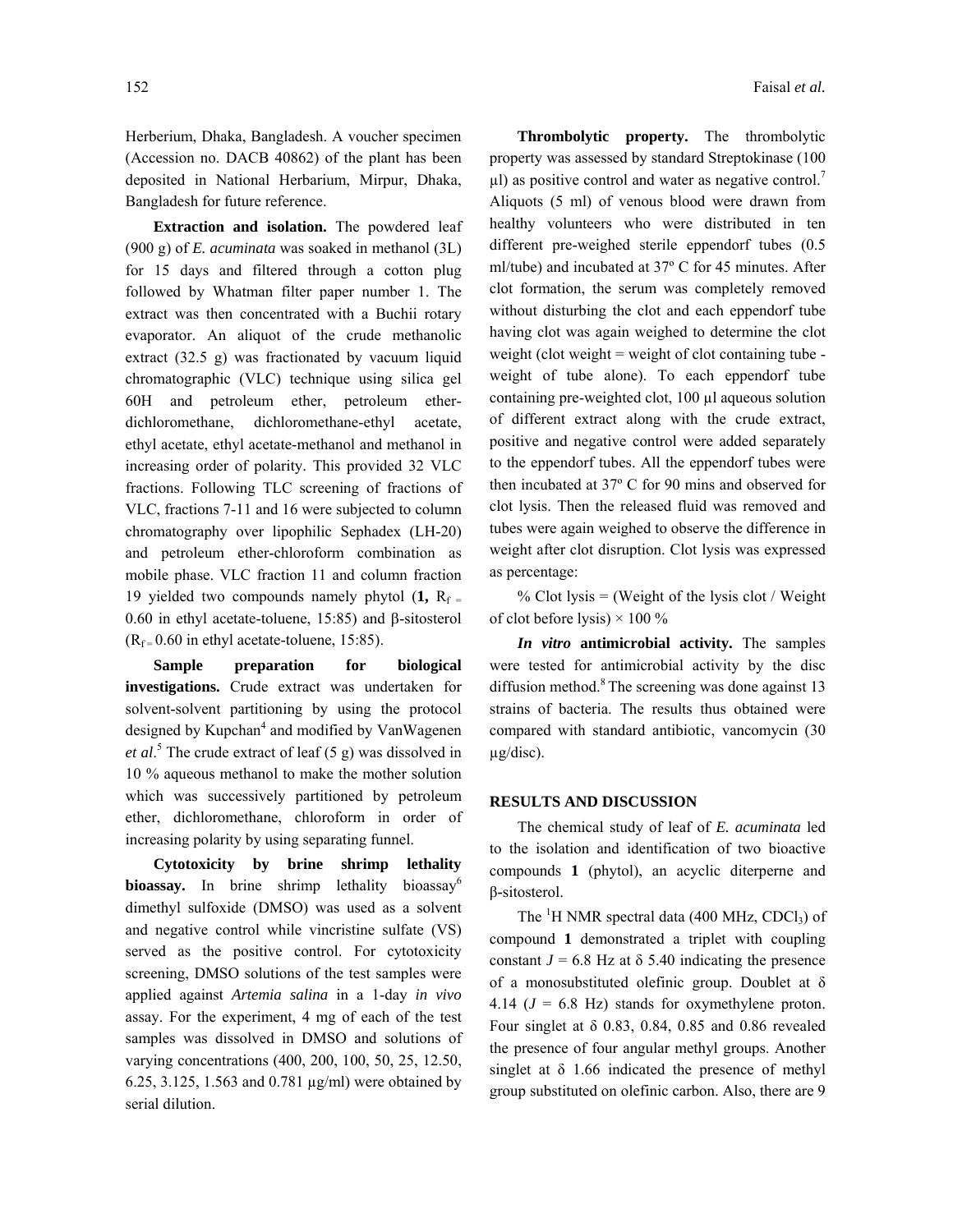peaks for 9 methylene groups. The  ${}^{13}$ C NMR showed the presence of 20 carbon atoms along with 2 olefinic carbons at  $\delta_c$  123.1 and 140.4. Oxymethylene carbon was evident from the chemical shift at  $\delta_c$  59.46.

 HMBC spectrum shows significance proton carbon correlation. Prominent peaks were observed for H-1/C-2, H-20/C-3, H-19/C-7, H-18/C-11 and H-17/C-15. Considering the above data as well as by comparison with published  $^{13}$ C NMR data revealed the compound to be phytol. $9$  This is the first report of isolation of phytol from this plant.

β-sitosterol was identified by co-TLC with the authentic sample in different solvent systems.



 **Cytotoxicity by brine shrimp lethality bioassay.** In the cytotoxicity screening the  $LC_{50}$ values obtained from the best fit line slope were found to be significant (in comparison with VS, 0.404  $\mu$ g/ml) for AQF (8.821  $\pm$  0.31  $\mu$ g/ml), DCMF  $(9.1097 \pm 0.58 \text{ µg/ml})$ , CFF(11.806  $\pm$  0.85  $\mu$ g/ml) (Table 1).

**Table 1. Cytotoxic activity of Leaf extracts of** *E. acuminata* 

| Sample                                        | Cytotoxic activity (LC <sub>50</sub> in $\mu$ g/ml) |
|-----------------------------------------------|-----------------------------------------------------|
| AOF                                           | $8.821 \pm .31$                                     |
| <b>DCMF</b>                                   | $9.109 \pm 0.58$                                    |
| <b>CFF</b>                                    | $11.806\pm0.85$                                     |
| PEF                                           | $60.402 \pm 10.79$                                  |
| <b>MEF</b>                                    | $130.231 \pm 8.853$                                 |
| Standard<br><i>(vincristine)</i><br>sulphate) | 0.404                                               |

 $AQF = Aqueous fraction, DCMF$ Dichloromethane soluble fraction, CFF = Chloroform soluble fraction,  $PEF = Pet$  ether soluble fraction, MEF = Methanol soluble fraction.

**Thrombolytic activity.** The extractives of leaf of *E. acuminata* were assayed for thrombolytic activity to determine the ability of clot lysis. Standard streptokinase at 37 °C showed 46.51 % lysis of the clot as compared to distilled water showing a negligible lysis of clot (13.67 %). In this study, pet ether fraction of leaf extract showed the highest thrombolytic property (31.89 %) (Table 2).

**Table 2. Thrombolytic activity of leaf extract of** *E. acuminata* 

| Sample                      | % of clot lysis leaf part |
|-----------------------------|---------------------------|
| <b>AQF</b>                  | 13.66                     |
| <b>DCMF</b>                 | 14.38                     |
| <b>CFF</b>                  | 17.01                     |
| PEF                         | 31.89                     |
| <b>MEF</b>                  | 25.52                     |
| <b>Blank</b>                | 13.67                     |
| Standard<br>(streptokinase) | 46.51                     |

 *In vitro* **antimicrobial activity.** *In vitro* antibacterial activity of the test samples was investigated against six gram positive and seven gram negative bacteria. All the test samples were found to be inactive (data not shown).

## **CONCLUSION**

 Two compounds were isolated by successive chromatographic separation and purification of a crude methanolic extract of *E. acuminata*. The brine shrimp lethality bioassay indicated the presence of moderate cytotoxic principles in the tested extractives. In thrombolytic study, the crude methanolic extract and its partitioning fractions (petroleum ether, dichloromethane, chloroform and aqueous) of the leaf of *E. acuminata* demonstrate clot lysis by 25.52 %, 31.89 %, 14.38 %, 17.01 % and 13.66 %, respectively, whereas streptokinase showed 46.51 % clot lysis. Therefore, considering the potential bioactivity, the plant material can further be